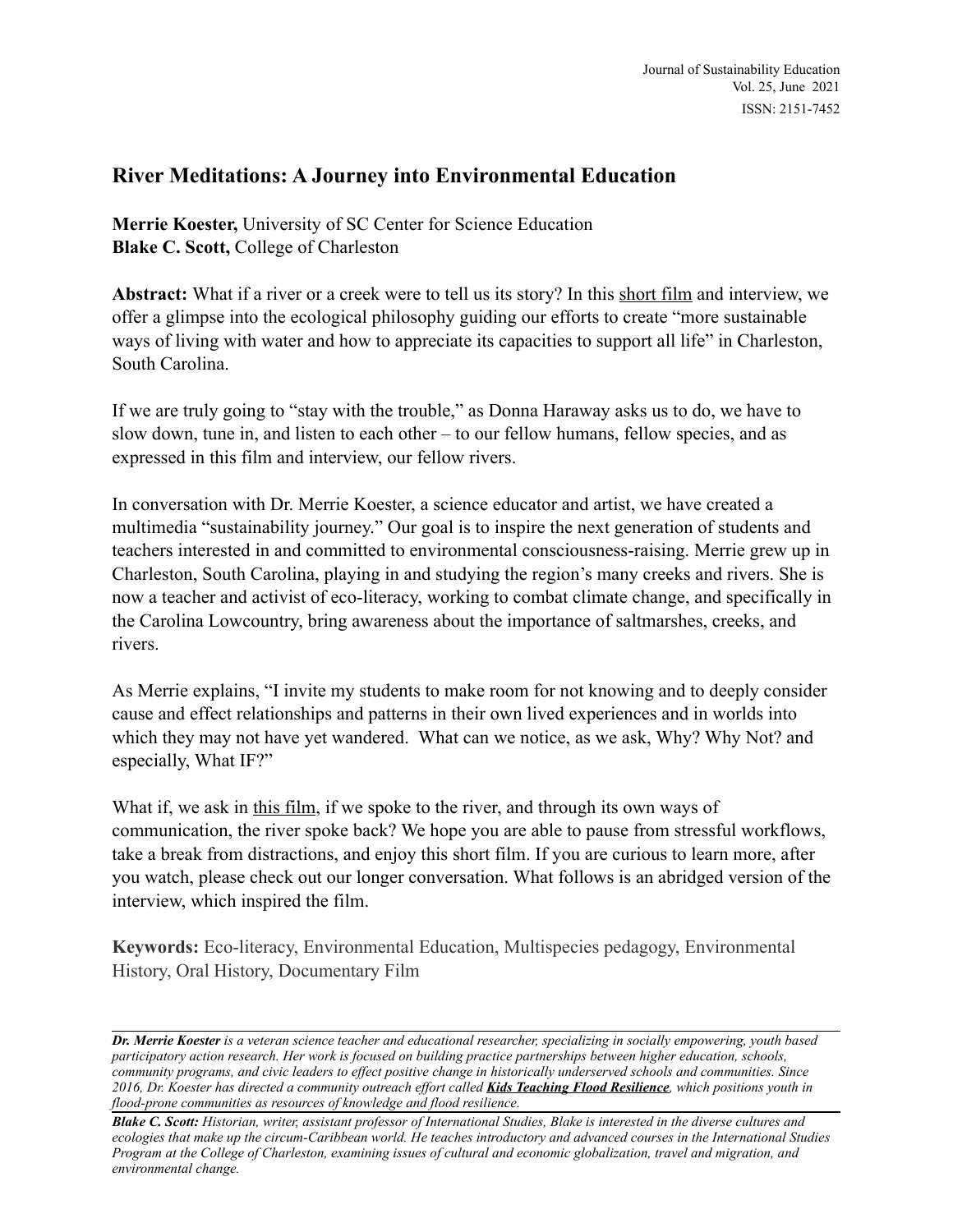# **Interview**

## **The reason we are here today is because we want to make sure that people remember the story of the river and its relationship to life here in Charleston. We are curious about people's experience of growing up near the river and why that matters. So to start, Merrie, how did the water become part of your childhood?**

Well, I would begin to answer that question by thanking the river. For me, as I begin to think about what you're really asking in that question, in terms of where I grew up, how did the river become part of my childhood, and why did it matter, I really do have to begin with a feeling of gratitude. I truly believe that the creek, which really and truly became the center of my childhood, began to define the way I also moved through the world. I was so fortunate to grow up in a small neighborhood in West Ashley that backed up to an amazing system of tidal creeks. I lived across the street from a creek, and there was an old couple there that did not have any children. They were the age of my grandparents and I just loved them because they were beautiful people. They knew, they could see, I was drawn to the water and they had this old beaten up dock that was just as worn and weathered as they were. And they said, Merrie, our dock is your dock. You just let that be your home.

I couldn't have been more than eight or nine years old and what I began to discover is that it didn't matter how bad a day I had had, I could go across the street and sit on that old dock.

No matter how bad a day I was having, I could walk across the street, sit on that dock and be still and feel whole. It's hard to describe where you come to feel such a deep connection with a place that can be still and moving at the same time and a place where there are so many sensory horizons.

All you had to do was tune in. If you tuned in your ears, closed your eyes, you would hear the snapping shrimp talking to each other, or the sound of a great blue Heron, fussing at somebody. "Get out of my nest." If you hear and if you open your eyes, you'd almost always see a shiny silver mullet doing a back flip, making a very awkward splash. It would get like a two for an Olympic dive and you'd watch that fish. And it would make me laugh to see those mullet. And if you went at low tide, you'd be presented with a different creek than you did at high.

But you came to feel that your blood and your tears and your heart were as one with the ebb and the flow and the cycles of the creek. And I know that it doesn't matter where I am on this planet, I can go back to that creek in my mind and in my heart and in my spirit.

Did that answer your question?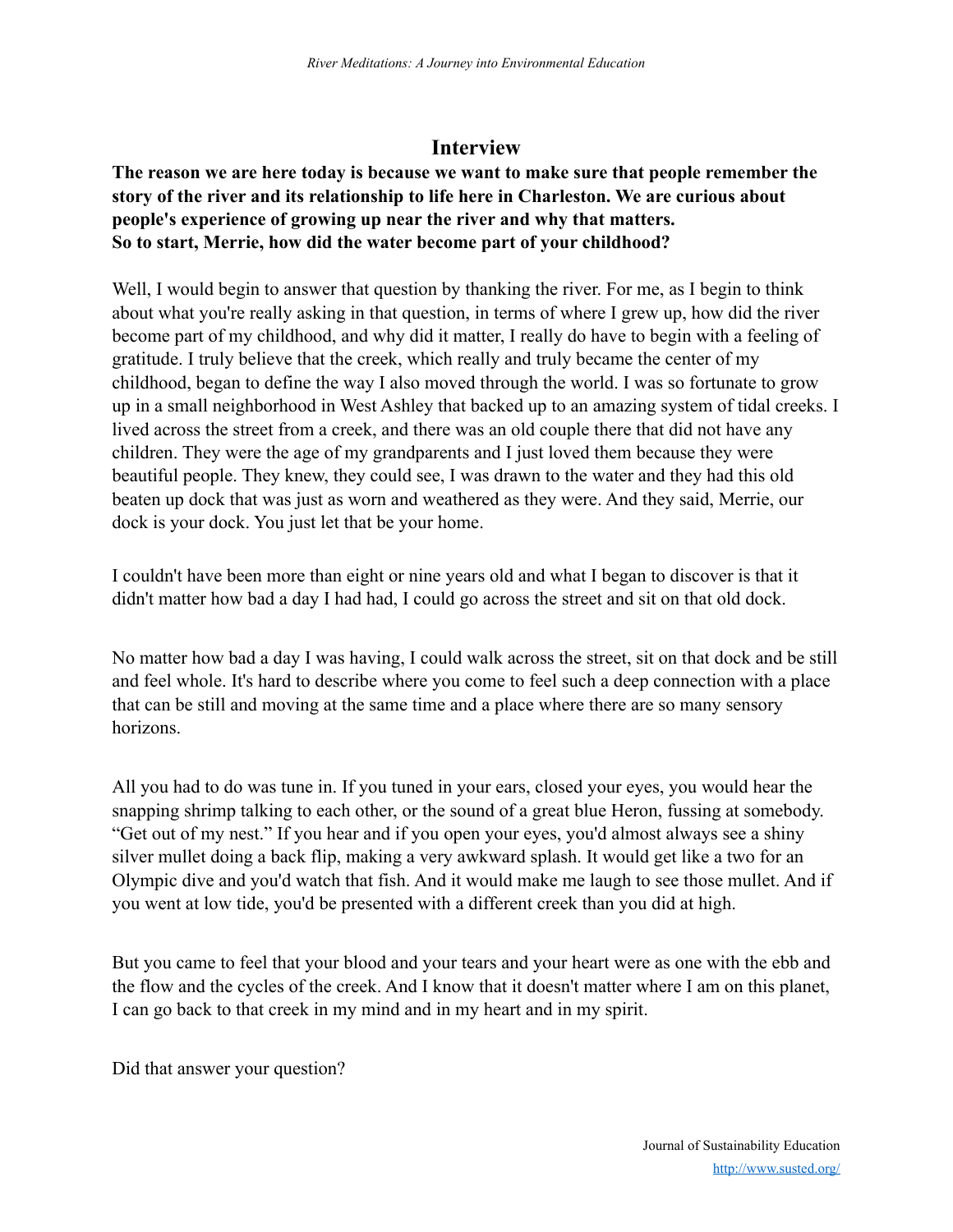## **Absolutely! I'm curious, so you would go sit down by this creek, on this dock – what were some of the activities you would do there? Did you swim? What were some of the things you might do down by the water?**

Well, first of all, you have to know that I grew up at a time when both my parents were working and at the age of nine, they didn't come home till supper time, and we'd get off the school bus, and the key was behind the ledge in the garage. You let yourself in and I'd get a peanut butter and jelly sandwich and carry it across to the dock. As I grew older, I'd also bring my homework and do it on the dock.

But in the summer time, the best thing to do was to put on your oldest clothes, old tennis shoes, and grab a boat cushion, and just jump in the water and float. And yeah, that was stupid. I should have died 10 times, but I didn't. But if you know the creek, you know the current is at its slowest on the inside bank. And, you know, that's where the mud is. So if you did hear a speedboat coming around, in this 40 foot wide creek, you could get yourself over to the mud. That's part of the thrill of it. To know, there was going to be some short of adventure around every bend. There's just nothing like it. And I think that's why I love the creek so much, because it's full of surprises. You would occasionally get stung by something, but you know, you get stung by stuff in life too. Right?

And the thing about being in the river, or the creek is it's both confined and it's free. Just like we are!

### **Can you explain more about that? What do you mean by confined and free?**

Oh, look at that river, right there! It's confined by the banks, but it's always moving, unless… The only time the river is not moving is if an animal like a beaver were to dam it up, or a human being would do something to it. In Charleston, we have a history of reclaiming our salt marshes and building on top of them.

But what is the most astonishing thing to me about our salt marshes is that you can pave on top of them and put foot after foot of asphalt, and the water will find a way to come up through the street, through the drains and the marsh will push up through the concrete. It is a symbol of resilience.

**That leads into a question that I keep thinking about for myself. I'll try to articulate it. [But then distracted by passing Brown Pelicans flying overhead] They're so beautiful but they almost went extinct, right? Because of DDT?**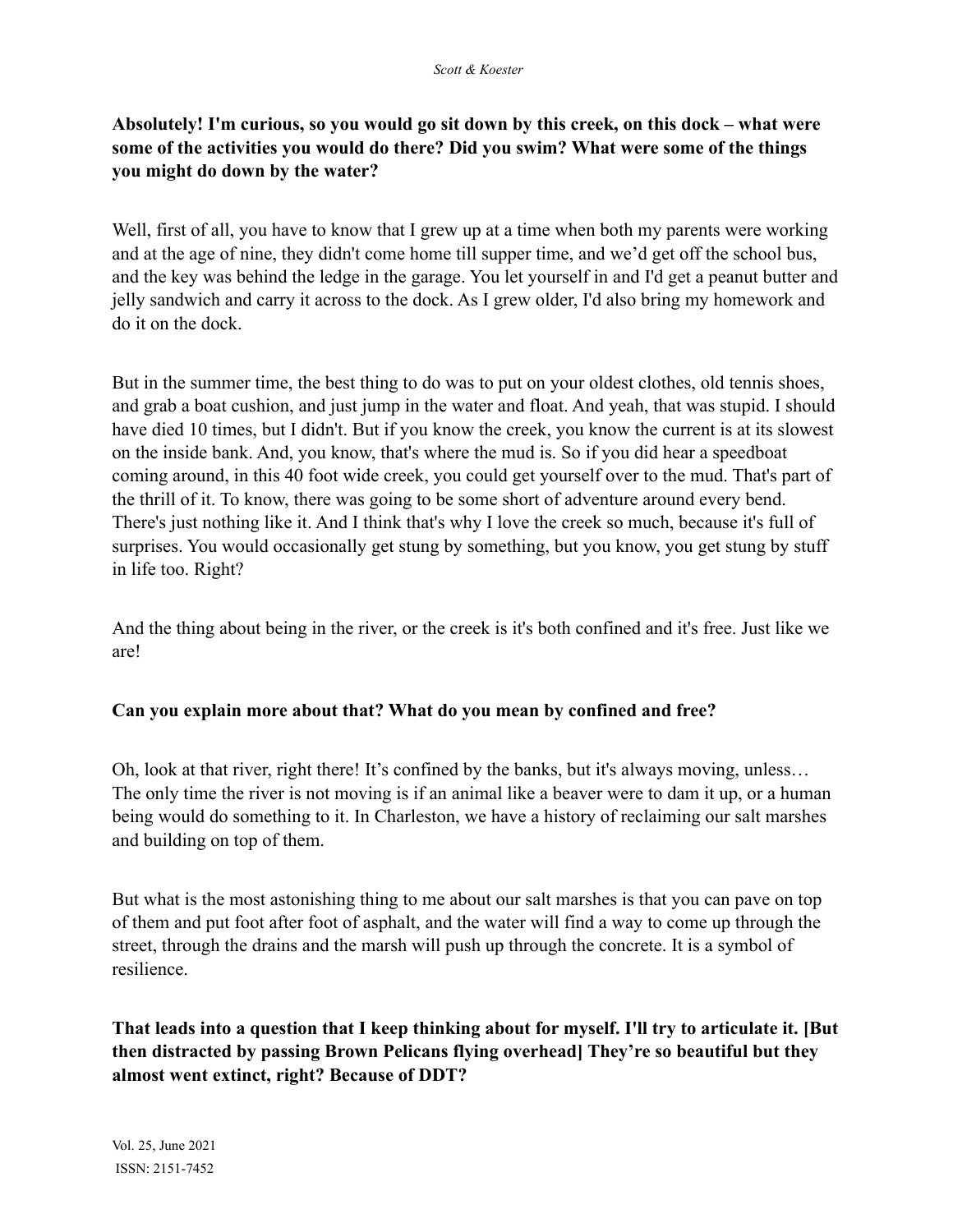Yep. That's right. Their shells became too soft. And do you know that they've still found traces of DDT over in Gadsden Creek? I asked an environmental scientist to comment on that and she said in Charleston, they used to regularly spray the salt marshes and all the low mosquito areas with DDT. And that's all over now, right? But she said, she was not surprised when they found that the marsh still has it in it, it gets locked up in the sediments.

#### **And I can only imagine that the shellfish and the fish have traces of it still in them.**

That's why you really have to be careful about the shellfish that you do consume in any kind of urban creek, because our urban creeks are grabbing hold of all those pollutants that would otherwise go into our rivers.

You'd be surprised, that without the creeks, the rivers would be that much more polluted.

The services that our saltmarsh creeks provide, whether it's recreation, like I described, finding that reckless abandon, or to art, to food, to energy… I mean there were sawmills in the colonial days that were powered by the tidal creeks in this area.

## **So that does lead me into my question, what do you think we can learn about Charleston's history from the river? If you were to think of a timeline or list of important activities, what would the river tell us about Charleston's past?**

That's a tricky one because so much of that history has in fact been buried under fill and under pavement. We are sitting in a park [Brittlebank Park[ that ironically would have been in the middle of the channel of an important Charleston creek. We would have needed that boat cushion, we would be having this conversation while we were merrily floating out into the Atlantic Ocean.

But, if you ask a river or creek to tell you its story, it will. Ideally you want to go to an area that hasn't been as disturbed, where you'll be able to see the many adaptations of the plants that grow in each zone of the marsh. For instance, from the middle of the marsh all the way to the upland. You will also see the adaptations of the animals. You would learn that our plants and animals have learned to be resilient no matter what we've done to them, but you would also, I think, learn from the river and its creeks that it has literally become the lifeblood of this community, whether it is for food, recreation, or holding on to pollutants and holding our stormwater. Also think of the commerce and the industry that depended on the support of the river!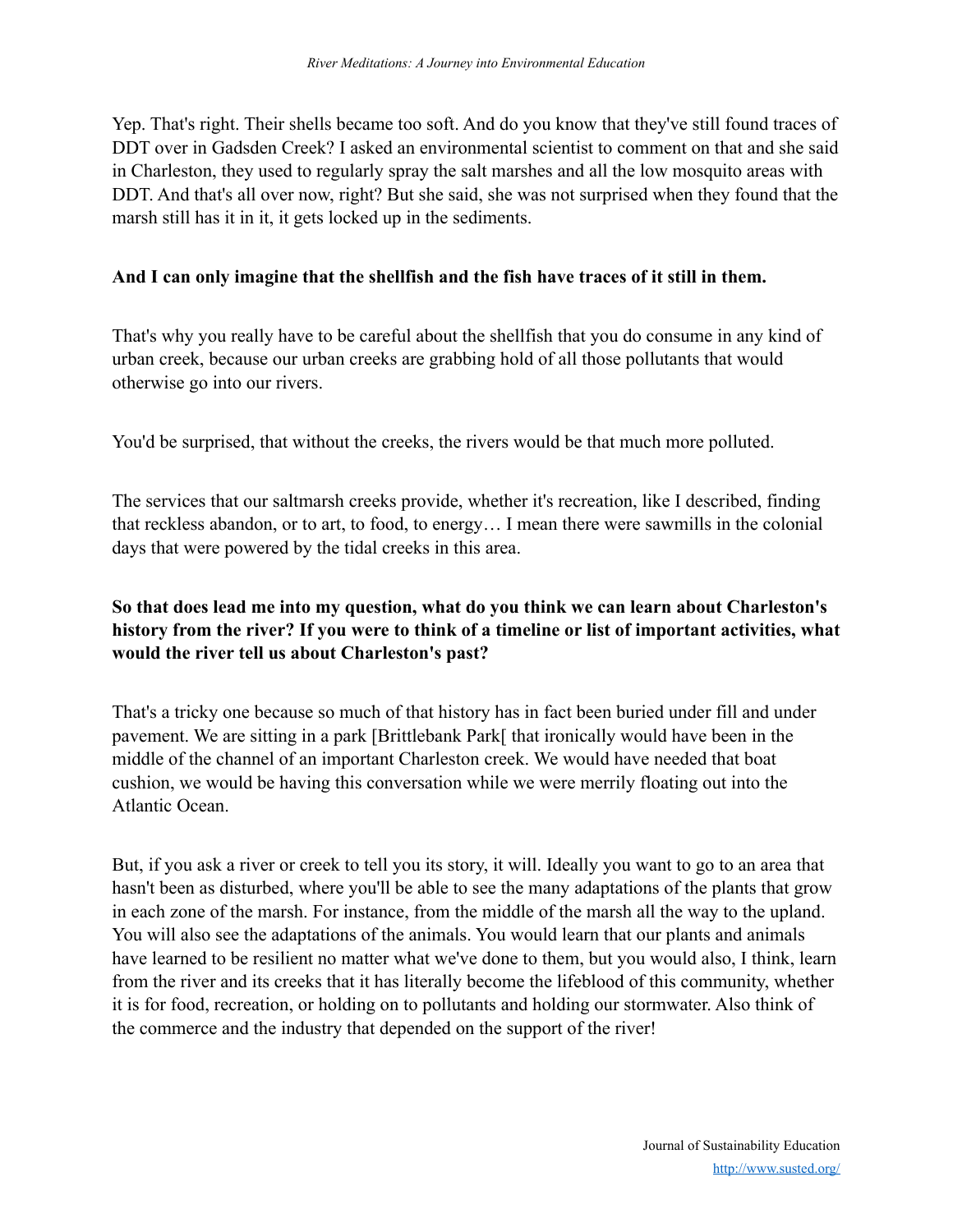And consider the history we don't hear enough about - the trade of human beings on this same river. The river knows those stories too. I think for us not to bring in the stories of everything that was moved on this river is to dishonor the contributions of the beautiful souls that became such a vibrant part of this community.

The river is part of all of our stories. So simply to tell part of it, because it sounds nicer is to act like you hadn't done any of those things, cause we did. And so I say, let's all come together by the river and flow with the current that can heal. I think we're making important strides in that way. Maybe it's because I'm an idealist, because I am hopeful, but I see the current changing in ways that we are starting to have those kinds of conversations. And I can imagine a time when we would have every single classroom kid taking in the river as part of their natural expected learning experience.

**We often think about history in the abstract, but there is also the history of people experiencing and living on the river. If you were to think of a collage of experiences that people have historically had on the river, what activities comes to mind? So that a kid or someone who's living in the 21st century, in the 2020s, they can't imagine that, but maybe in your mind you remember. What are some of the historical activities that people engaged on the river, that you saw in your own life, or that you've read about and appreciate?**

You study history, and I am a science educator and an artist. And so to connect that history and that science, I would say that it's really important to notice and to come to be aware of every small thing that perhaps has a connection. The creek that became my childhood creek, it was "my creek." But you know, it has been a lot of peoples' creek too. That creek, which was called Wappoo Creek was named after the Wappoo Native Americans, who knew the flow of that creek as deeply as I ever came to, and who knew that to honor the creek was to honor God and to honor the source of life for which we all owe our thanks. Today, it would be amazing to have the perspective of the Native American who knew that the harm of one is the harm of all and to take and take and take from the river is going to come back and bite us.

How do we learn to honor and remember that which sustains us? That would be the question that I would say we would all do well to consider.

### **Still thinking of history, but natural history, what are some of the animals that you love that also inhabit the [Ashley] river. What do they do here?**

The animals that inhabit the river do some of the same things we do. They have boyfriends and girlfriends and they raise families and they protect each other and they have to duke it out with the next otter over, you know, the best place. I mean, even the fiddler crabs, the little boys are out there like this [waves an arm back and forth], going "have sex with me, have sex with me."

Vol. 25, June 2021 ISSN: 2151-7452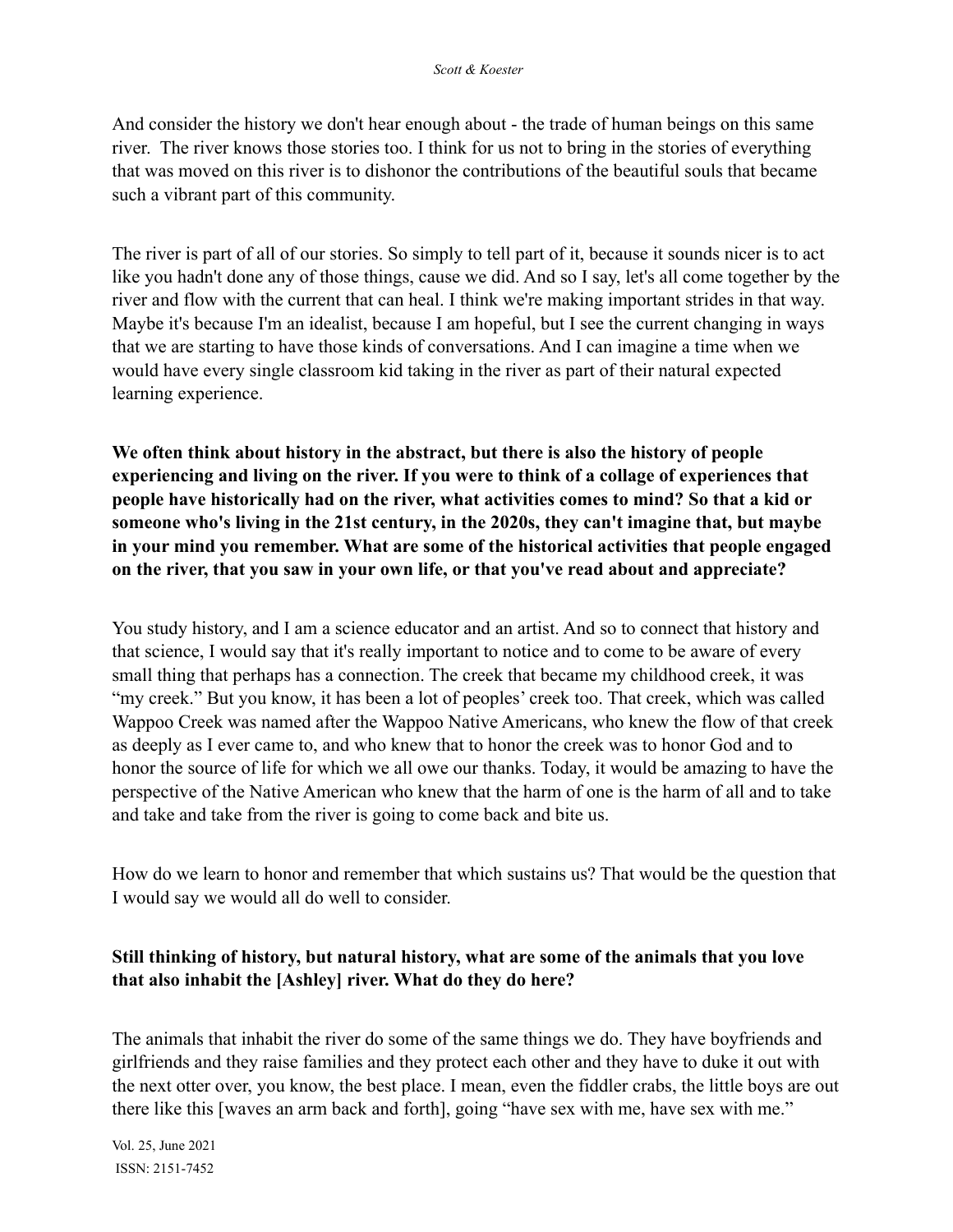That's how they get their mates. Don't put that in the film. But I mean, we are no different than the fiddler crabs, than the otters, than the birds, than the fish, we are no different. We think we are, that's our hubris and that's our Achilles heel. Matter of fact, maybe the animals are wiser than we are

**Yes, it seems the problem is that we have the disproportionate ability to change the river, to such an extreme degree. Whereas the fiddler crab can change an ecological zone and millions of them can dig holes and things like that, but, there's still plenty of space for other species. Where we have, on the other hand, actually removed species. That's the hubris. But I do get your point that we're animals, like all the other ones, but our power is…**

I understand where you're going with that. We have the uncanny ability to throw things out of balance. I mean we've raised it to an art form in so many ways. If you look at the classic tensions in drama, you know, that was the day when they said, "man," and so it would be man against nature, man against himself, man against the world. But it's always man, man, man. I'm a feminist, so I find that offensive. But you don't see that in nature. We almost always create drama in ways that are not positive.

So how do we come to experience love with, and for-, nature and people? To have and feel that love, to feel the tensions fall away.

There's a palpable dropping of the shoulders and the softening of the breath. There's a reason that nature is used as therapy with some of our most beaten, battered and traumatized human beings because it does still the soul. It does quiet the heart, the breath, just to learn again, go back to that history, to sit down and learn how to tie a knot and to make a net requires an attention to detail and mindfulness and appreciation of the art and craft of what you're doing. That again can bring you back to a sense of community and kinship with nature.

#### **How do we get the next generation to embrace these lessons?**

I think you're asking me to put my teacher hat on. I would say that we need to deprogram, decouple the minds of our youth from their almost dependence for that quick fix to the screen. We need to figure out a way for everyone's cell phones to simply die. At first it would be crazy because everybody would be, "Oh my gosh, what do I do? What do I do?" But first create a situation where all right - sister survivor and the first survival skill is - can you go without your cell phone for, I don't know, an hour and you put them all in a basket over there and you will instantly see people have experiences of true withdrawal because every time they go to that phone, there's a drip of dopamine into the brain.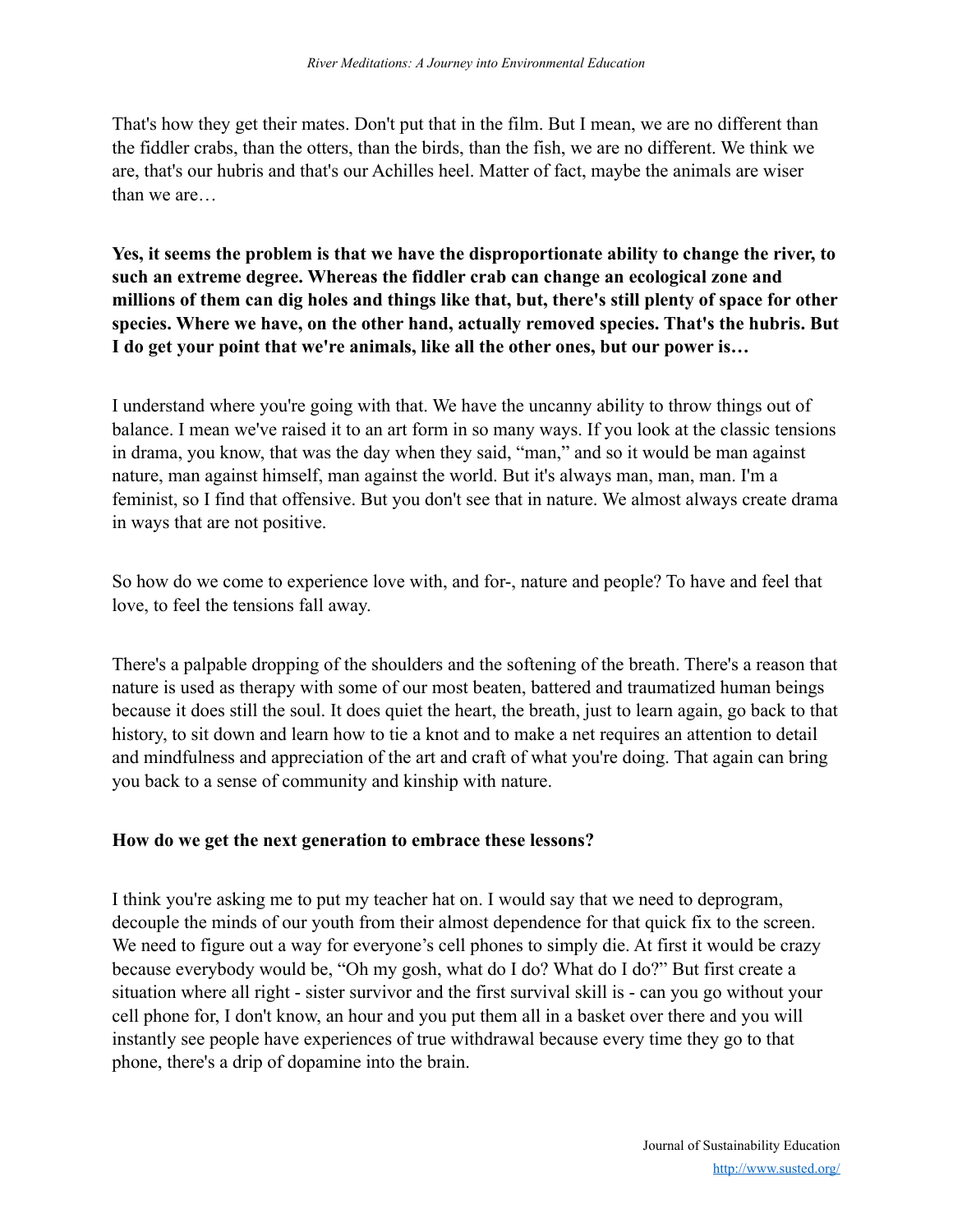At first you've got to stabilize and have people realize they are not going to die if they're not getting that constant little hit of dopamine, but we've got to replace that void that's left. Then you gradually create experiences where a person is asked to sit still by themselves in a place that appeals to them. So I would say, "go to one place that is calling to you." At first they'll look at you. "Like what, can I just have my phone back?" And you'll say, no, it's not going anywhere. I promise. You might actually have to do some breathing with the totally stressed out cell phone dependent person, but all right, walk around, find a place that's speaking to you and sit there and just breathe.

### **When this young person, this student, comes to the river, what do you think we might see here for the first time?**

You have to, in my experience, create a guided inquiry. I would bring a small group of maybe eight to ten, after we've done our breathing and they're realizing they're not getting their cell phones back. And they've gotten all that out of their systems. Then I'll say, all right, find something that's moving. That's not hard when you're by a river. Start easy, to find something that's moving. And now what do you see? Remember you haven't, I haven't qualified or quantified anything, simply find something that's moving. Well, some people will notice the water's moving. Some people might notice a butterfly just flew by. Some people will notice a bird.

How are they doing that, I'll ask? Then people like all of a sudden, they've got theories. How did the butterfly move? Is that different from the way the water is moving? Is that different from the way that plant is moving? What's moving on its own? Oh, okay. Well that snail is moving on its own. That plant moves. And before you know it, you're talking about energy. Well, what is energy? Well, I don't know. Well, give me an example. And then somebody will start jumping up and down and that's their idea of energy. And then somebody else will invariably point to the sun. What about the sun? And in a very short period of time, without them even realizing it, you've come to a deep understanding that we as living creatures are dependent on the energy of the sun to sustain us. Then you end that very short, no more than 10 minute experience with another deep breath and say something like, thank you sun. And that's it.

### **Thinking of energy and movement, I know you've spent a lot of time on boats and sailing, how does the experience of being on a boat or sailing on the water perhaps reinforce some of these lessons that you're talking about?**

Oh a great question! The metaphor of sailing is one you can take in infinite directions because it literally personifies life. Oh, everything's going great, you know, everything you planned for the day, you're on a total broad reach, and if you're lucky, your stern is catching a kick of a wave and you feel the boat just popping up. That's the height of the sailing experience. That's what everybody wants to… That's why you sail.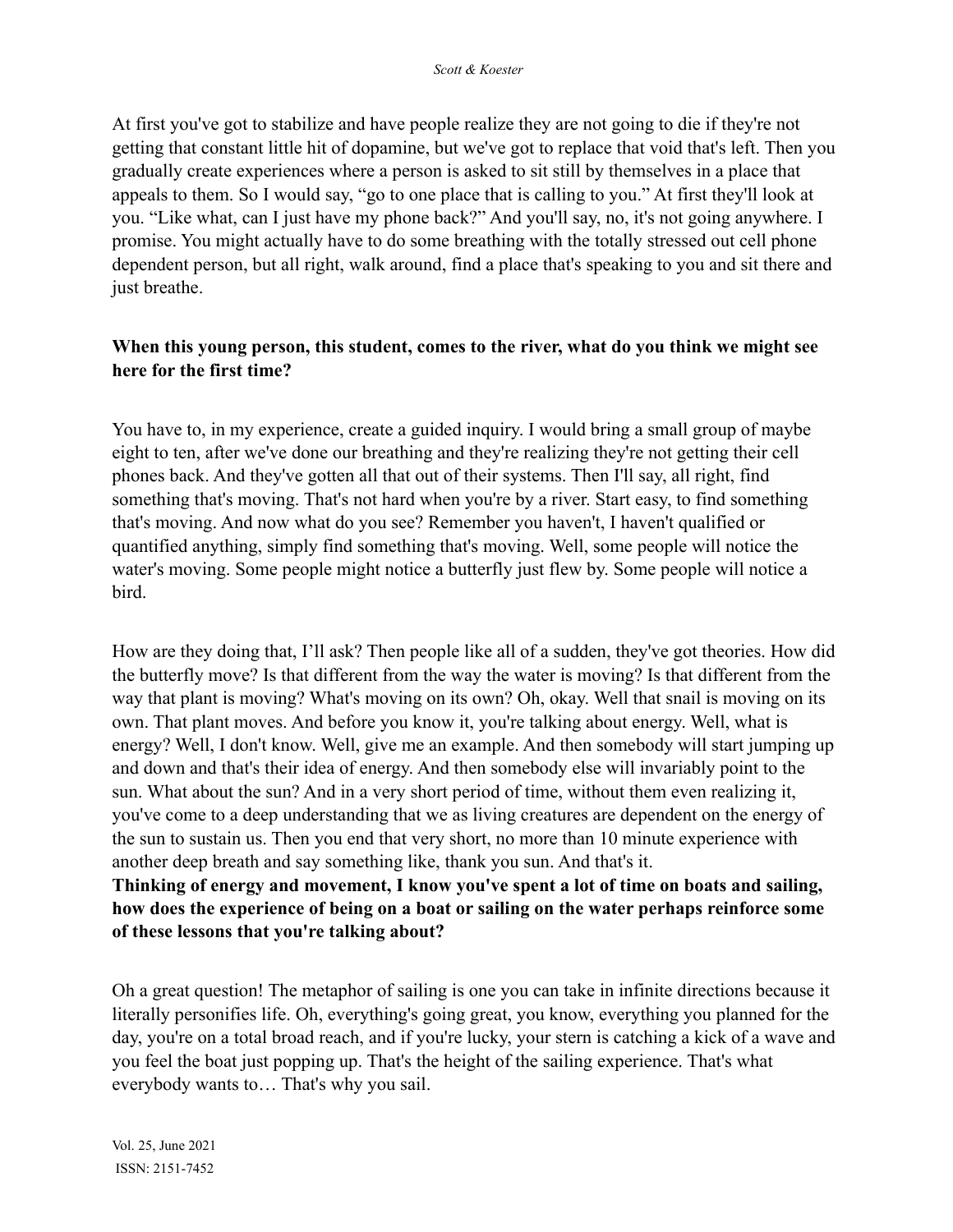The rest of the time, well you know, it's not so good sailing. The most frustrating thing that can happen is that you end up in a situation called being in irons. And that is when you are trying to point your boat into the wind and making it do things that it simply cannot do.

You cannot sail your boat straight into the wind and expect it to go anywhere. And so your sail will start laughing and it will be complaining and saying, what are you thinking about? Nobody can sail their boat into the wind. And so I believe that if every child could learn to sail a small boat and have it capsize and turn over and be stuck on the top of it and float down the river, do all those things, have every one of those experiences, you could learn everything there is to know about life from a sailboat.

I was lucky. My uncle was an inventor and his hobby was to build little small wooden boats in his backyard. And I got to sail on one of those, but it was like a bathtub and it turned over and it swamped. And you ended up floating down the river until somebody rescued you. There's a lot of metaphors, good and bad, about floating down the river….

## **Yes, for good and for bad. I wonder as maybe a wrapping up type of question, at this point in life, when you come down to the river, what does it offer you? Why do you, why do you keep coming back to it?**

The day I can't come back to the river would be a very sad day, because for me, the river is energy. The river is substance. The river is moving. The river is the essence of what it means to me to exist. I can't imagine a day so bad that I would not find peace in the river, because I know that there is a power and a source of good, that is so much bigger than I am. When I say that I tear up because I can bring anything to the river because that's where my God is… right there. I share that. I'm sorry. Cut. Oh, brother, here comes the water [tears]. See what I mean?

## **If the river can give so much and sustain us spiritually and nutritionally and all those things, the reason the city is even here is because of these waterways, then the question is, what can we do to say thanks and give back to the river? What should we be doing as a community or as individuals?**

Well, it's certainly nothing that any one person can do alone. We now live in a time that we must show care for this river and for our salt marshes. I believe that we should open up as many salt marshes as we possibly can. We are - the mayor [of Charleston] rightly says – living in an existential crisis caused by climate change and sea level rise.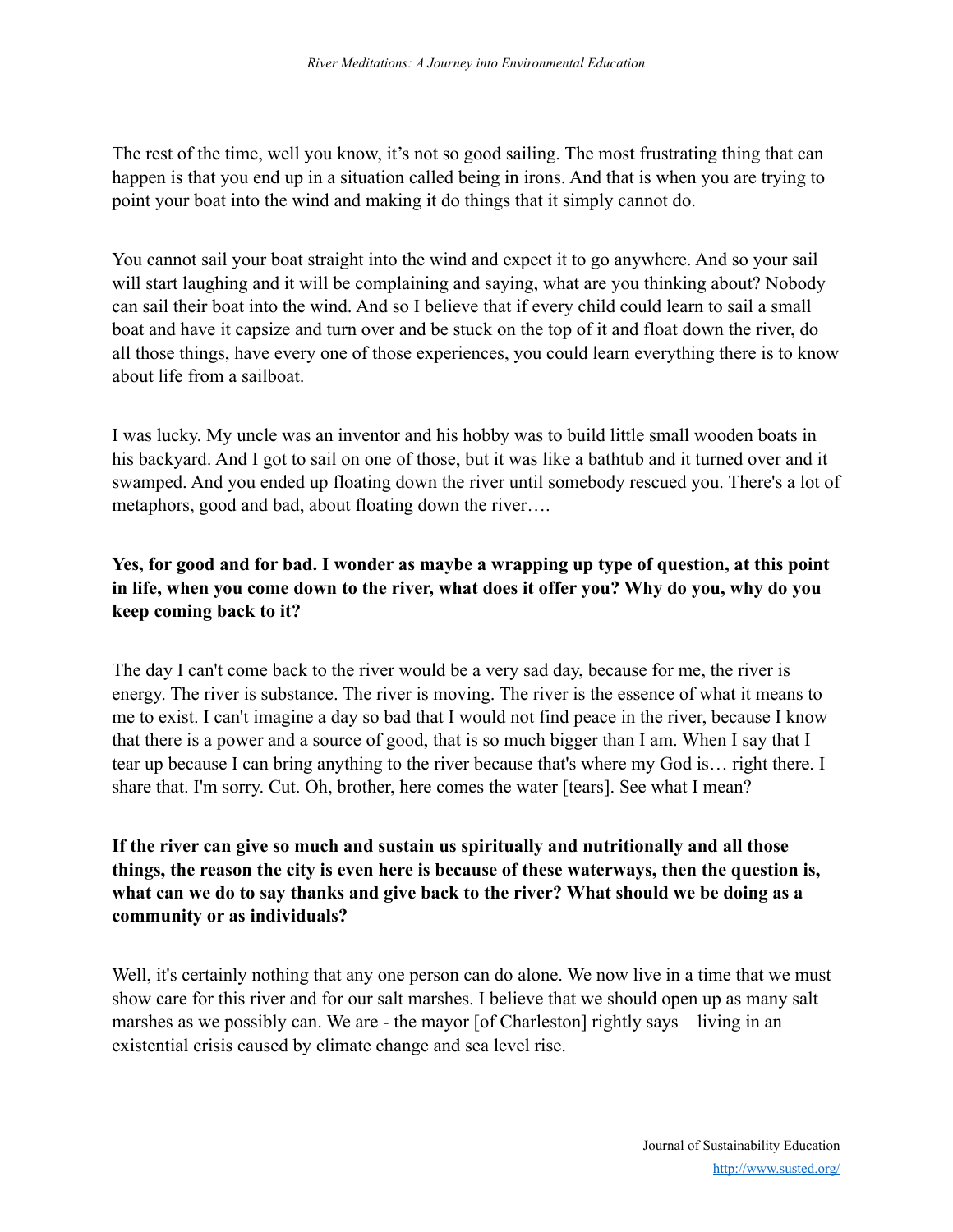I believe that until our electorate becomes eco-literate enough to understand the consequences of continuing to fill and build on top of our wetlands, in spite of what we know about how they mitigate flooding, we could cease to be the city we have come to love. Because the river is always going to find a way out. You cannot throw a river in a pipe, just like you can't throw my soul into a pipe.

The young African-American students that I've been working with love to go out into the salt marsh. They love to see how those marsh grasses can push themselves up through the dang pavement. We call the marsh a hip-hop marsh because the marsh speaks the language of resilience to children who know this history of oppression and being buried like the salt marsh, but see that marsh coming back, no matter what… and it's a plant! They can do it too. And by golly, they will do it.

In this moment, in this pandemic, in this time, when a statue of one of the most oppressive socalled leaders [John C. Calhoun] has finally come down and God, a lightning bolt said, this is good. That's cool. That's gotta mean something. That lightning bolt didn't just happen. I think that good is going to come from even this terrible situation that we find ourselves in.

The sun is going down right now. But the beautiful thing about this world is it's going to come back again tomorrow and we get another chance to try to get it right. But I think we're running out of chances.

Listen to what that bird is telling us [chirping in the background]...

I do think regardless, it's coming back. The question is, will we be around to enjoy it? Oh, the river's going to be here, the rivers going to have its way. And that's the way it should be. And I think we can learn to live with the river and still be here too.

#### **Acknowledgement**

Special thanks to Tony Bell for his videography work, recording and editing this interview for production. We would also like to share our appreciation for the organizers of the Florida Environmental Film Festival, who featured the short film.